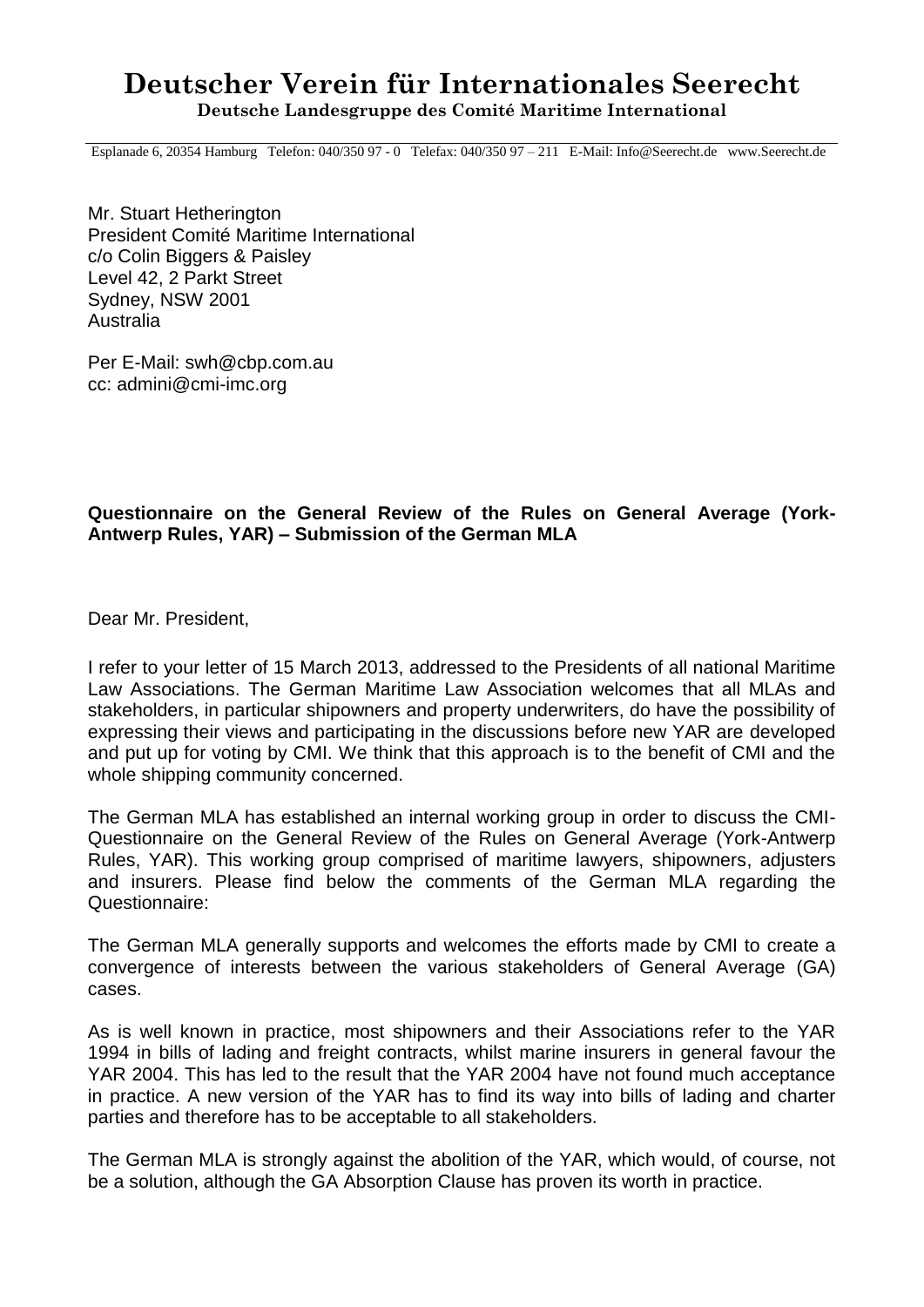The German MLA appreciates the efforts made by CMI to develop the present detailed Questionnaire on the General Review of the Rules on General Average. Nevertheless, we are of the opinion that a lengthy discussion of every aspect/detail of the YAR 2004 might result in an unnecessary widening of the debate towards issues of minor importance, whilst a concentration on the major issues, which have resulted in a non-application of the YAR 2004 in practice, seems favourable in order to achieve a satisfactory result.

For this reason, the German MLA prefers to focus its answer to the Questionnaire on main issues of general and practical importance. The German MLA is of the opinion that finding a common ground on these issues, which serves the interests of shipowners as well as insurers and be accepted by the various stakeholders, could benefit the future development of the YAR.

The German MLA would like to comment on the following six points:

- a. Rule VI. Salvage Remuneration
- b. Rule XI. Expenses at the Port of Refuge
- c. Rule XX. Commission of Funds
- d. Rule XXI. Interest on Losses
- e. Rule XXII. Bar Depot
- f. Rule XXIII. Time Bar

#### **a. Rule VI. Salvage Remuneration and**

### **b. Rule XI. Expenses at the Port of Refuge**

The German MLA regrets that - so far - it could not find an agreement with regard to the key issues on inclusion or exclusion of salvage remuneration in GA settlements (Rule VI), or on inclusion or exclusion of wages and maintenance of crew in GA at a port of refuge, when the common danger has been overcome (Rule XI).

The adjusters and the shipowners represented in the German MLA are in favour of the inclusion of salvage and of wages and maintenance in ports of refuge – also on grounds of practicability and costs, but moreover in order to achieve an equal treatment of interests. The inclusion of these costs in GA would conform to the "common benefit"-principle and this is regarded as a very important reason to include salvage remuneration and wages and maintenance costs in ports of refuge, as it is the case in YAR 1994.

The insurers represented in the German MLA would favour the YAR 2004 with regard to these questions. In their opinion, the inclusion of salvage remuneration would result in a delay in the procedure of GA settlements and an increase of costs of the insurers. The inclusion of crew costs in ports of refuge would, in their opinion, favour the shipowner because – as they argue, the party interested in the good could also not deduct a financial loss, such as a reduction in value of the good because of a delay of the voyage. They further argue that an inclusion of financial loss of both parties would result in undue delay of GA settlements.